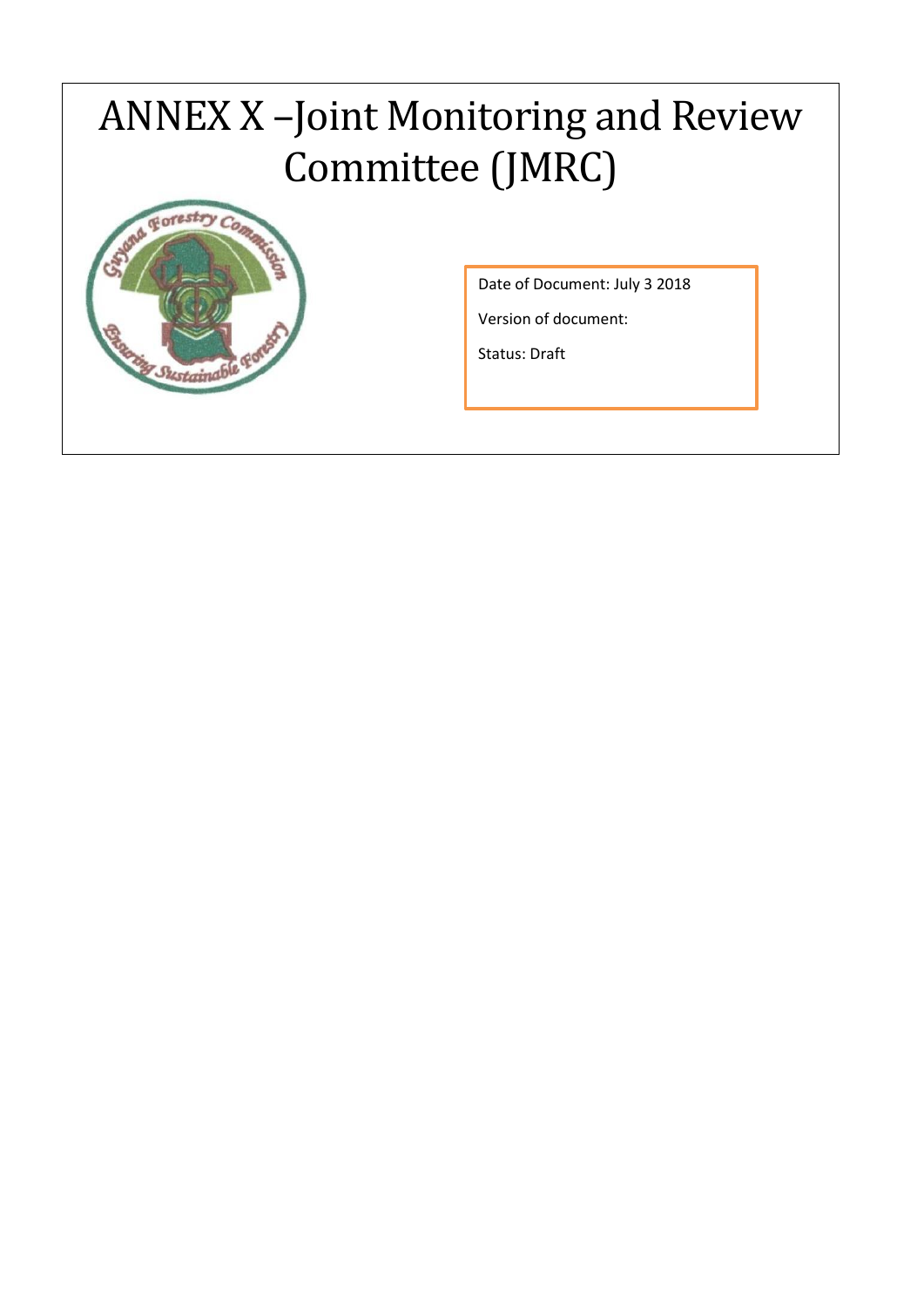## *ANNEX X*

## **JOINT MONITORING AND REVIEW COMMITTEE**

The Parties, in exercising the powers and obligations under Article 19 of this Agreement, establish the Joint Monitoring and Review Committee (JMRC).

The Parties shall appoint their representatives to the JMRC.

The JMRC shall function, in accordance with rules of procedures it will develop and adopt.

The specific functions and tasks of the JMRC relate to the management, monitoring and review of the implementation of the Agreement, including the management of the independent auditThe JMRC shall also promote dialogue and the exchange of information between the Parties.

1. Management of this Agreement:

The JMRC shall:

- a) conduct an independent assessment of the operational readiness of the Guyana Timber Legality Assurance System (GTLAS) according to criteria described in Annex VIII. The assessment shall determine whether the GTLAS underpinning the FLEGT licensing scheme as described in Annex V adequately fulfils its functions;
- b) propose the date on which the Forest Law Enforcement, Governance and Trade (FLEGT) Licensing Scheme should be fully operational;
- c) receive notification from either Party if they suspect or have evidence of any circumvention or irregularity in the implementation of the FLEGT Licensing Scheme, and to identify any required follow-up in accordance with Article 11 of this Agreement;
- d) develop and adopt the Implementation Schedule as well as a monitoring and evaluation framework to track progress of the Schedule.
- e) {review and comment on the GTLAS implementation guidelines, verification manuals and the methodology and criteria for the risk-based approaches included in the GTLAS during implementation of the Agreement;}
- f) examine complaints relating to the FLEGT licensing scheme within the territory of either or both of the Parties;
- g) maintain specific records to tracks all changes made to the Annexes to this Agreement and minutes of relevant meetings with stakeholder groups. These records will be maintained from ratification through licensing and beyond;
- h) make recommendations, in order to help attain the objectives of the Agreement, including on capacity building and the participation of the private sector, civil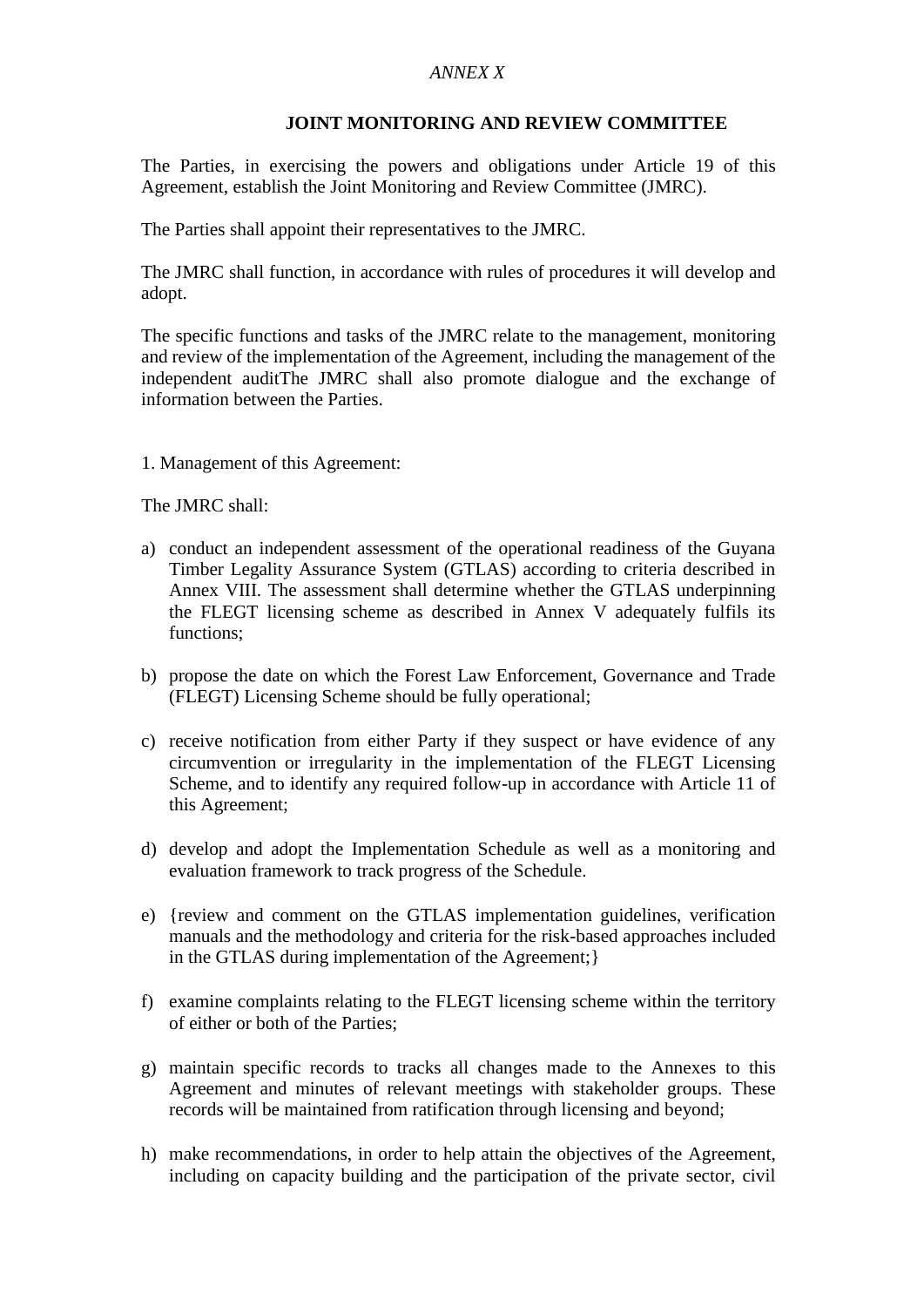society and Indigenous stakeholders;

- i) establish working groups as needed to address any aspects of the implementation of the Agreement that may need special attention;
- j) prepare and publish Annual Reports on the implementation of the Agreement in accordance with Annex IX, based on the information from the Parties;
- k) receive and discuss proposals from either Party seeking to amend the Agreement or its Annexes; submit recommendations to each of the Parties on any proposed amendment to this Agreement; and adopt any amendment to the Annexes to the Agreement, in accordance with Article 25 of this Agreement.
- l) deal with any other question associated with implementation of the Agreement, following a proposal by one or both of the Parties;
- m) seek an acceptable solution, in the event of a difference of opinion between the Parties, in relation to the application and/or interpretation of the Agreement, as described in Article 24 of the Agreement.
- 2. Monitoring and review of the Agreement

The JMRC shall:

- a) monitor progress made in achieving the objectives outlined in Annex VII;
- b) ensure that the assessment of the social, economic and environmental impacts of the Agreement, is in accordance with good practice and criteria to be agreed by the Parties, and propose appropriate solutions to any problem identified by this assessment;
- c) ensure that regular assessments of the implementation of this Agreement VPA are carried out, including spot checks if applicable;
- d) ensure monitoring and reporting of the domestic and International market situation at regular intervals, propose any necessary studies and recommend action to take on the basis of the market analysis reports;
- 3. Management of the Independent Audit

The JMRC shall:

- a) give a no-objection to the appointment of the Independent Auditor selected by the Parties and contracted by Guyana, based on the Terms of Reference for the Independent Auditor contained in Annex VI of this Agreement.
- b) give a no-objection to the renewal of the Independent Auditor's contract as may be required.
- c) examine the reports of the Independent Auditor;